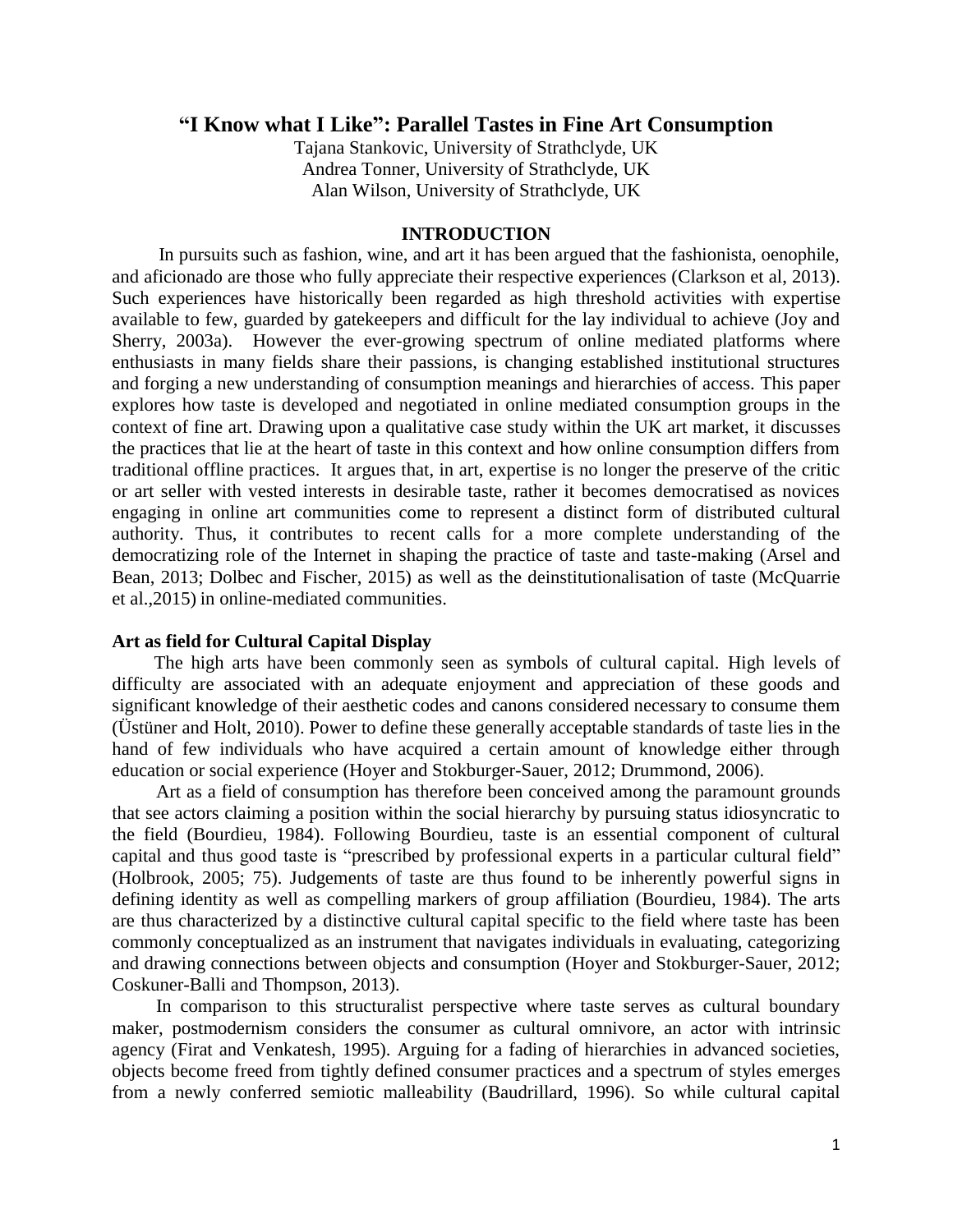remains a powerful concept it is demonstrated not through the acquisition of consumption objects but rather through increased focus on the manners of consumption (Holt, 1998). Accordingly, more recent studies have served to form a definition of the forms of fielddependent capital that consumers acquire by participating in distinctive consumption communities (Arsel and Bean,2013; Arsel and Thompson 2011; Schau, Muniz, and Arnould, 2009).

## **Taste as Idiosyncrasy of Practice**

Cultural capital, an important asset for status display, is enacted in consumption through the portrayal of tastes and consumption practices (Allen, 2002; Üstüner and Holt 2007, 2010; Holt, 1988). Studies have explored the manner in which different levels and forms of cultural capital shape tastes, preferences and consumption patterns (eg. Allen 2002; Arsel and Bean 2013; Holt 1998). As such, recent studies point to the conceptualization of taste as practice (Holt, 1998), performance (Hennion, 2007) and regime (Tonkinwise, 2011; Arsel and Bean, 2013). Holt's (1998) interpretation of taste focuses on the meaning consumers attach to their product choices and Hennions (2007) definition is centered around the way in which taste materializes through acts of consumption, yet both agree that taste cannot be reduced to mere product choice. Taste regimes emerge as discursively entrenched systems (Arsel and Bean, 2013) which navigate and instruct aesthetic practices, offering a comprehensive understanding of taste by looking both to the symbolic meanings assigned to consumption objects as well as the performative 'doing' of taste. This shifts the focus from the object of consumption to the underlying practices involved. Practice theory has therefore become a common means of theorizing acts of consumption and developing our understanding of both enthusiast groups and the objects of their desire (Warde, 2014).

With the increase in a 'social media savvy society', not only has the Internet changed the modalities of production, sale and distribution of art, it has also changed the modalities of consumption as "no longer does an individual have to abide by the dictum of a cultural elite – critics and historians" (Joy and Sherry, 2003a; 157). An individual's ability to discern between the beautiful and dexterous versus the laboured and unpleasant has been thus described as taste in a specific field of consumption (McQuarrie et al., 2015). The advent of new forms of community such as those found within social media have brought with them a range of new ways of demonstrating taste and influencing the individual. Their democratising power is challenging the traditional institutional dictums of aesthetic judgement making way for new taste makers and taste making. It is increasingly argued that individuals develop their cultural capital in a specific field by exercising taste through investment in these online communities (Arsel and Bean, 2013). Such communities have been defined as groups formed around a shared passion or interest which mediate the learning and negotiation process through participation among members of the collective in order to achieve a mutual understanding of common practices (Goulding et al., 2013). Hence, a community of practice is described as a "group of people who share a concern or a passion for something they do and learn how to do it better as they interact regularly" (Wenger 1998; 10). Practice Theory is being used to explore contemporary taste because it addresses the collective commitment of participants in a community, emphasizes the way in which objects are meant to be used, the way they are valued and the shared engagement in defining a collective purpose of existence (Warde, 2014).

Nevertheless, despite the online-mediated opportunity to exercise the doing of taste (Arsel and Bean, 2013) detached from institutional structures and axioms in the field of art, Di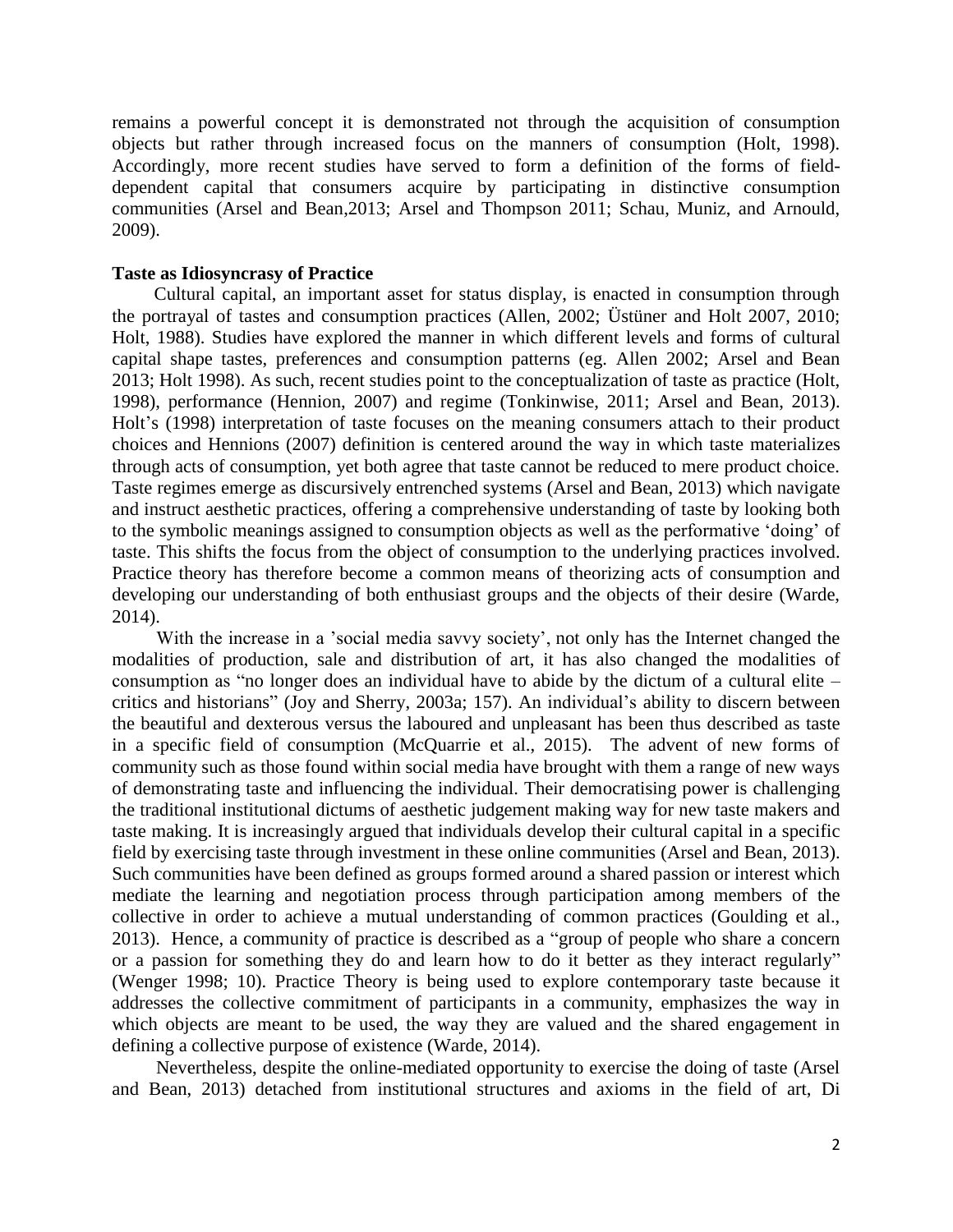Maggio's (1987:445) argument that "populations of artworks can be partitioned into groups, or genres, on the basis of the persons who choose them" continues to be relevant through this definition of objectified taste. Indeed Aresel and Bean (2013:899) argue that in these democratized spaces emerges "a discursively constructed normative system that orchestrates practice in an aesthetically oriented culture of consumption" developing what they defined as a taste regime.

## **METHOD**

 The data comes from a qualitative case-study of the UK art market (Yin, 2014). We approach art experiences through the lens of constructed subjective meanings encompassing consumption and embodiment processes of aesthetic appreciation (Joy and Sherry, 2003b). Therefore we sought to gather data encompassing "ideas, emotions and understanding of all who take part in an activity in such a way that a common or shared outlook emerges" (Biesta, 2010; 716), we did this through a series of semi-structured interviews with a range of stakeholder groups in the art world, with the aim of articulating the viewpoint of the actors' experience regarding a socially constructed reality and the situational dependency of the studied phenomena (Maxwell 1996; Denzin and Lincoln 2008). We spoke with 12 art consumers participating in online art communities. We also gathered the perspectives of intermediaries with traditional institutional roles. This set of respondents was constituted by 12 galleries, 2 intermediary companies, 5 artists and a large art-fair director. These informants helped in corroborating, challenging and providing alternative perspectives on the accounts of the key informants and thus aided in achieving a triangulation of viewpoints to sustain a deeper understanding of the phenomena (Schouten, 1991). In total, 25 hours of interviews were transcribed.

Data was analysed adopting the content analysis method, which consists of the identification of themes that have emerged from the collected data (Spiggle 1994). After we determined recurrent themes, new emergent themes have been identified with the aim of broadening and developing the understanding of taste as negotiated within online appreciation communities (McCracken, 1988; Moisander and Valtonen, 2006).

#### **FINDINGS**

Findings begin by examining traditional access barriers grounded in cultural capital levels, and proceed to discuss the forms of emergent practices and taste structures in the newly formed online art spaces drawing comparisons with conventional offline tastes.

#### **Cultural Capital as Requisite for Access**

Our data shows that consumers find the art market an unfamiliar consumption territory but one which they have often longed to be part of. As C5 discusses:

*I have a problem, being a nurse you have to be aware of everything you put on social media. I was once put aside by my manager and asked what I was doing and I think that the girls in my office don't understand why I'm so into art. So I say to them, why you go to the gym? It is the same thing but I don't think they understand (C5)*

This reflects the discussions in the literature that art has been often epitomised as consumption heavily marked by cultural capital class based distinction. It is assumed that a formal education (Drummond, 2006) and thus a high level of embodied cultural capital (Holt, 1988) is necessary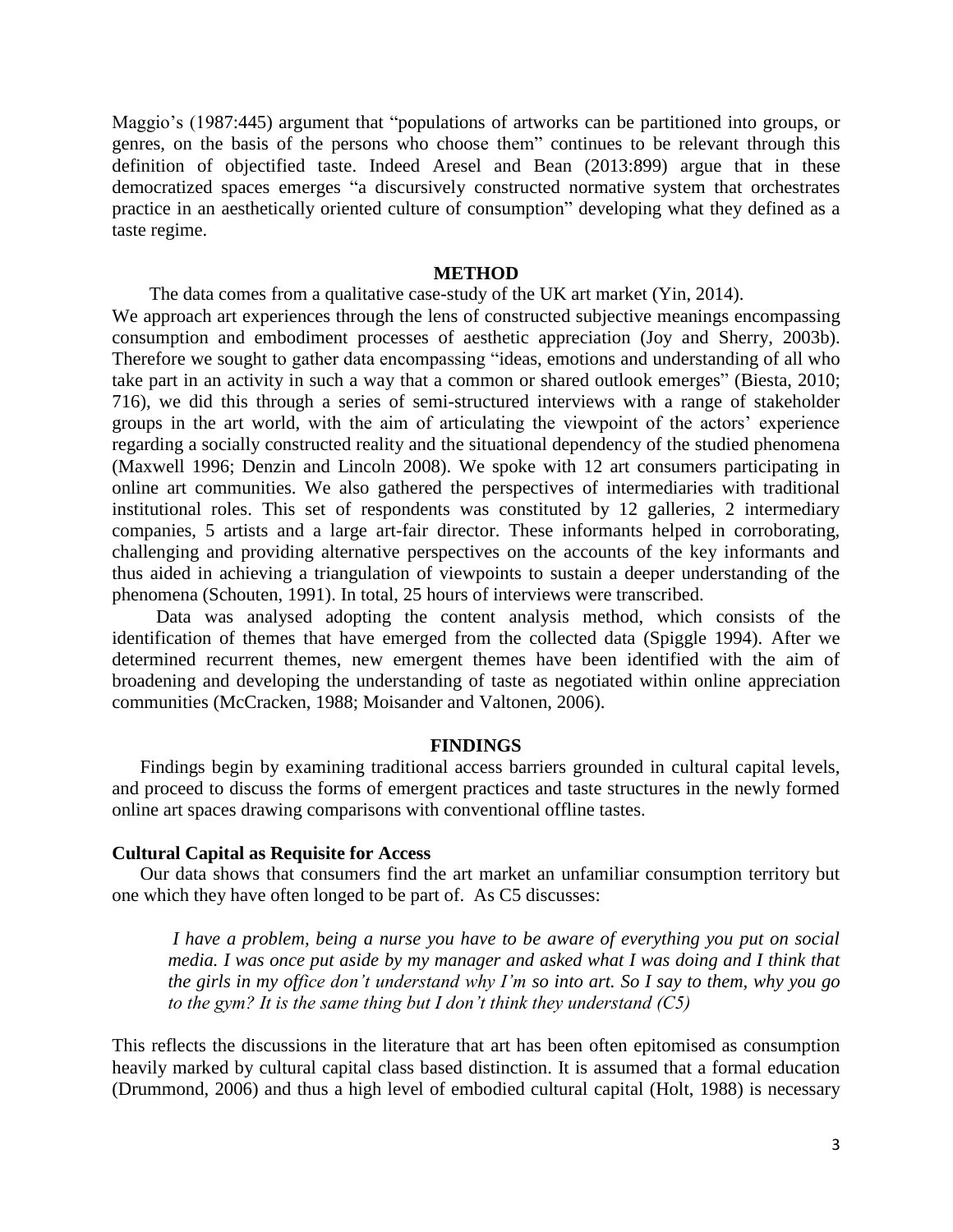in order to be granted access to the traditional art practice system. This creates conflict in consumers' who find themselves at odds with these expectations as C3 discusses:

*Buying art is always experienced with joy but also a bit of guilt. I do come from a low background family, I am not really educated in a traditional way or manner (C3).*

Perpetuating this distinction, gallery owners, also usually collectors and consumers with traditional education in the field of art, commonly classify themselves as part of an exclusive community and recognise that this creates a cultural threshold which is difficult to traverse.

'*People are frightened to go into galleries…there is this aura of intimidation'* (G1); *'the art world created this mystic world around them so people are afraid to step into it'* (G3) and '*they see it with suspicion and doubt'* (G4).

The perception that art is an exclusive domain meant for privileged individuals who are accustomed to this type of leisure activity due to their habitus is reflected in the experiences of consumers when they engage with the traditional structures of the market as C3 discusses:

*Galleries make me feel uncomfortable. I once walked into a gallery, and I could immediately see the evaluation of me, almost bombastic language came out from the lady, floury language…I felt myself playing into the role and I came out feeling really dirty. It wasn't a nice experience for me at all. (C3)*

For many consumers their experiences in the traditional art domains make them reject such places as relevant art access point and seek out alternatives less bound by the taste dictates of the market.

## **Knowledge as Quintessence of Good Taste**

Art is considered a knowledge product with the assumption that "the purchase of art is based on the knowledge of experts" (Joy and Sherry, 2003a; 176). The importance of knowledge about the product category has emerged as a focal point of discussion among traditional galleries, experienced buyers and online consumers. Stakeholders of the art world firmly state the difference between 'good taste' and 'bad taste' using the pool of knowledge or field specific capital. Gallery Owner 6 discusses:

*The more experienced is the art buyer he has a better idea about what is good quality, whereas a less experienced person is just interested in an image for the house and they will go for the safer option…I would say they look for different things.* (G6)

Given that the interpretation of good taste is considered an outcome of education and knowledge, the gallery institutions consider that they serve an informational role (McQuarrie et al., 2015). They provide customers with mentoring and advice in order to help them progress from novices to connoisseurs:

*We are trying to teach them…we are trying to make them recognize the differences and appreciate the quality of a piece of art. They need to understand what is behind it.(G7)*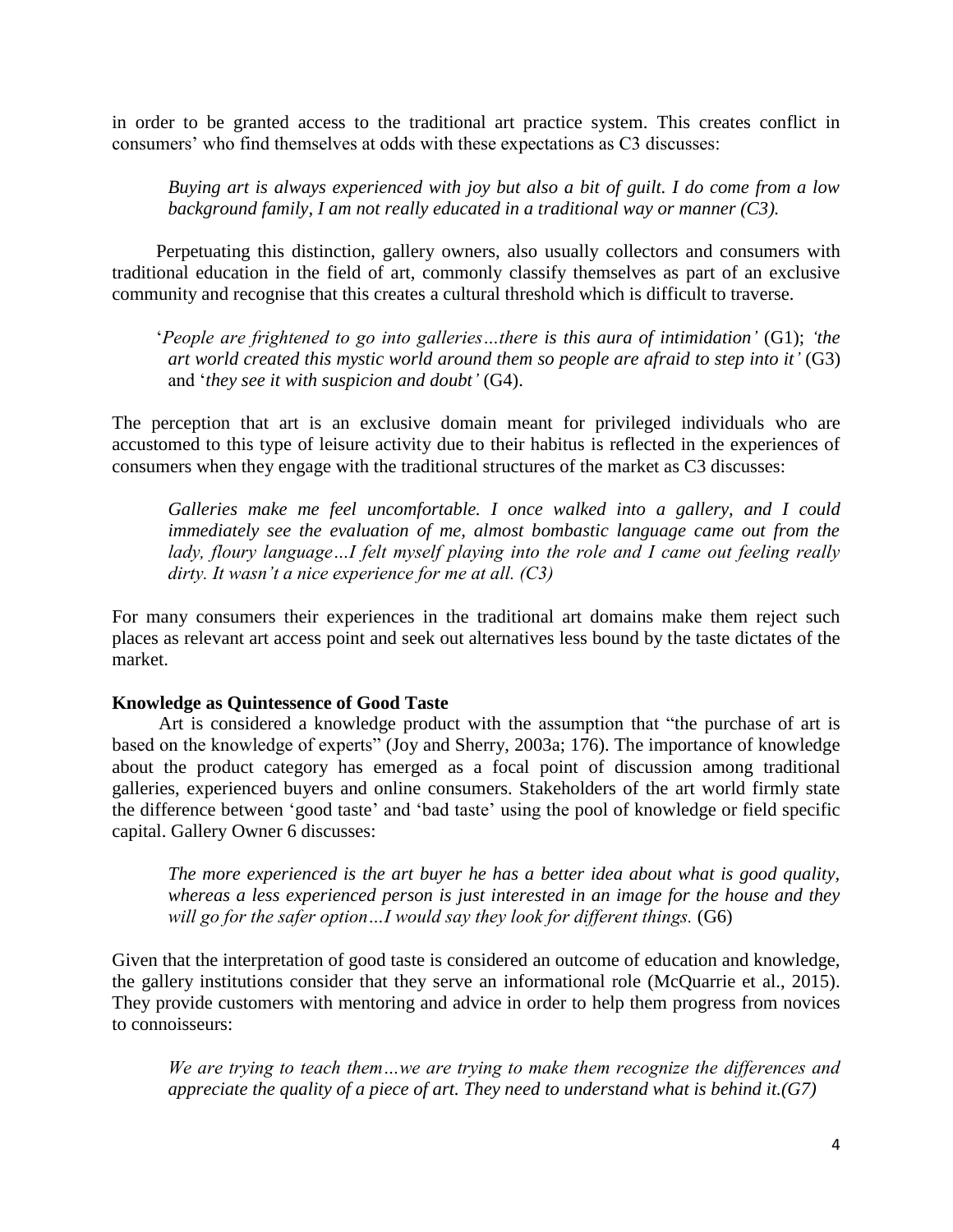As such, dealers and galleries feel both ability and obligation to shape and develop taste (Joy and Sherry, 2003a) in the traditional sense. The transfer of knowledge is thus tied into a series of practices which result in a bonding link between institution and customer: *we sort of build relationships with our clients quite strongly because we go and install the work, we advise them…they are loyal to us* (G8)

Conversely, knowledge in online-mediated communities is separated from institutionalized actors in the field. Arsel and Bean (2013) thus argue that consumers develop field-specific capital through participation in these consumption spaces. However, from the accounts of novice consumers it emerges that knowledge is not a dominant component of their experience. They emphasize the affective over the symbolic and do not try to emulate the scholarly practices of the cultural elite.

*All I know is what I like and why I like it... It is not an academic exercise…Galleries frame what is considered good art (C1).* I *am not a dry academic though, I learn what I am interested in. (C3)*

Novice consumption preferences and product choices are guided by autotelic pleasure (Holt, 1998; Thompson, 2013) rather than symbolic meaning (Belk, 1988). Online art community participants do not exhibit strategies aimed to resist the hegemonic forces of established market institutions rather they engage in conversations about art based upon their strong enthusiasm and fascination with the field (Dolbec and Fisher, 2015). Accordingly, they show differences in understanding and interpretation of the meaning assigned to objects of art. They define taste purely based on hedonic criteria shaped by community consensus. Shared taste overrules scholarly discussions of artistic worth.

Extending the findings of Arsel and Bean (2013) and Dolbec and Fisher (2015) our findings suggest that a new parallel taste regime is being established in online art appreciation.

*Quality in art difficult to judge? It's nonsense and I will tell you why...this is when snobbery comes in and elitism. Somebody is relying on somebody else telling them the worth of something. To be true to yourself, you should be able to judge that worth yourself...(C1)*

A regime of aesthetic standards liberated from market institutions, where value is understood through individual judgement rather than set guidelines of taste practice, offers every participant the opportunity to express judgement on what is taste and negotiate acceptance of this within this community.

*You don't have to be knowledgeable about art. Either you like it or you don't like it. The technique of what they do and how they do it, I don't have knowledge about that. It looks simple but people tell me it is not simple. (C6)*

Scaraboto and Fischer (2013) suggest that parallel taste structures emerge as novice consumers amend institutional practices. Contrary to Arsel and Bean's (2013) account, art taste regimes do not converge through discursive systems, participant interaction and experience exchange because the online art sphere is deprived of the traditional market taste-makers and the knowledge pool is not enriched by these voices. Rather the participants believe that market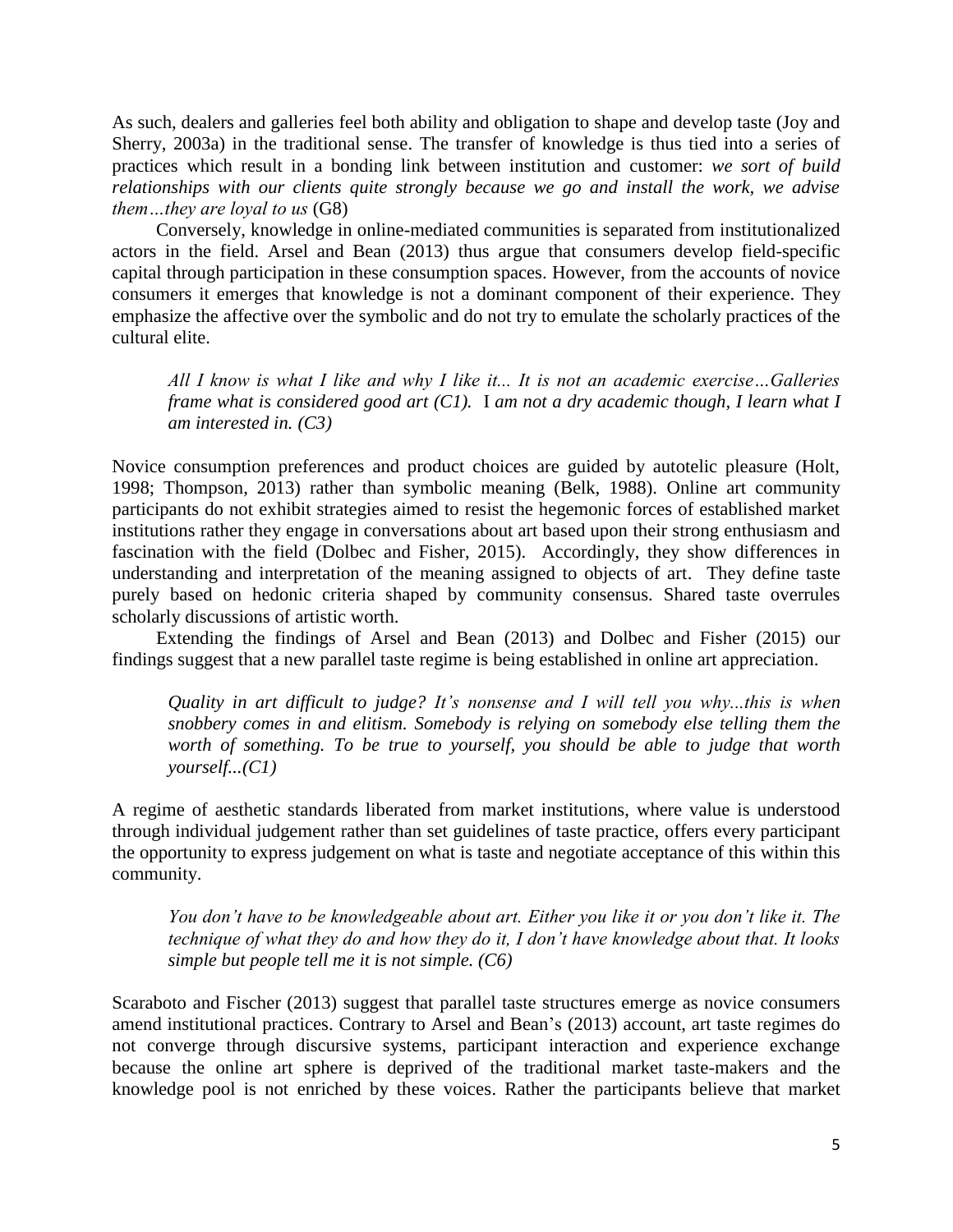actors such as gallery owners are undermining the art world due to their disregard of novice tastes: B*ecause I think it is elitist and they are just serving a specific clientele.(C7)*

A parallel can be drawn also with Schouten and McAlexander's (1995) community of riders who depreciate both richer subgroup and lower milieu consumers. Our online communities label the traditional circle of art buyers pretentious snobs.

#### **Online Space as Negotiator of Taste**

Our data suggests that consumers who develop their passion for art using online platforms, do not encounter the traditional codes of consumption (Üstüner and Holt, 2010). Along these lines, the modality of product evaluation and criteria for judgement differ between the group of novice internet consumers and the more experienced buyers. Novice taste becomes tightly linked to personal identity and social affiliation (Richins, 1994; Rindfleisch et al., 2009). Accordingly, participation in one online collective implies the rejection of views and practices associated with the traditional offline art world (Wenger, 1998). As C1 explains:

*I find it all a bit pretentious...the art can have a great story behind but the reality is how it leaves you feeling. I don't even understand what these people are saying..."I don't like this piece of art, I've been told a short story about it and now I love it...". So would not that person be better reading a book if they like stories. For me it has to leave a feeling and a story is not going to change that. (C1)*

Novice buyers highlight the importance that aesthetic criteria bear over the interpreted meaning and discourse underpinning the product thus emphasising the role of beauty over technique. The engagement of consumers in online art spheres enables them to be assimilated in novice art consumption practices however the cultural capital acquired through these interactions stays specific to the field of online mediated art consumption without a clear evolution of the underpinning practices.

*There is so much online people can find that at the end they build a market for it that feeds itself. But I don't know if this market ever becomes educated…I think that all the social media does that… There is so much art out there online and a lot of people do not understand quality even though they are very confident about their knowledge (C4).*

Vargo and Lusch (2011) suggest that value is defined and dependent upon both symbols and practices which can be considered as institutions that guide the process of evaluation. Traditional cultural class consumers, by engaging with institutions like galleries and attending events such as vernissages and exhibition openings, have the opportunity to interact with other participants in the field thus securing a sharing of understandings and experiences which will enable them to interiorize such practices (Saatcioglu and Ozanne, 2013). Complex discussions involved with the meanings of the objects being appreciated and the cultural pedigree of the artist (Üstüner and Holt, 2010) become dominant: *I think the narrative of a painting, the journey of a painting is very important…it is not just a picture on the wall (Art Fair).*

Interaction is a necessary component for successful constitution of a shared identity (Goulding et al., 2013). Shared understanding is achieved through the sharing of experiences, contexts, institutions and language (Akaka, 2014) highlighting the specificity of doing taste (Arsel and Bean, 2013) in the online and offline art worlds. The what (object), the how (doings) are mutually acknowledged with collectively defined understanding, however the why (meaning)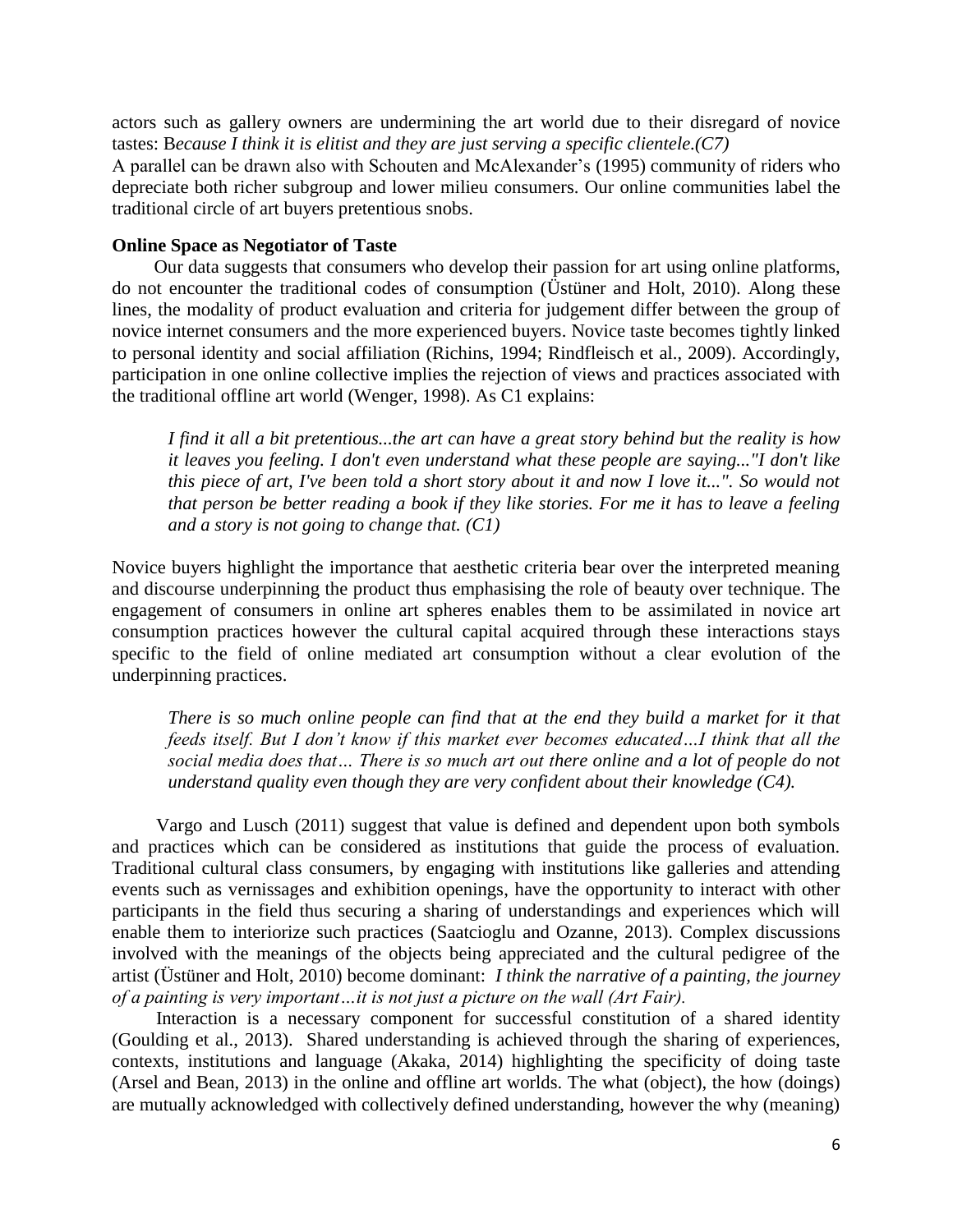(Akaka, 2014) sets the point of departure between expert and novice Internet consumers' art consumption.

#### **CONCLUSIONS**

 This paper extends understanding of the ways in which taste emerges from practice. It bridges the divide between taste as embodied and taste which is dependent upon individuals' agency (Arsel and Bean, 2013) distinguishing between institutionally governed practices and those founded on the principles of free access and rights of expression championed by the internet (McQuarrie et al., 2015). Online, taste emerges from idiosyncratic practices, consumer preferences and understandings that are characterised by a distinctive normative system applicable only to the online consumption context. The online system has evolved as a consumption alternative to the power laden, cultural capital rich offline art market which retains high access barriers (Holt, 1998). Online art consumption emerges as a hedonic rather than knowledge driven domain (Hoyer and Stokburger-Sauer, 2012) with distinctive practices, taste structures (Sandicki and Ger, 2010) and cultural capital (Scaraboto and Fischer, 2013). So while platforms of online participation may have widened art's accessibility, rather than evening out tastes and practices, they result in the formation of parallel taste structures (Sandicki and Ger, 2010). This may be attributable to the flexibility and ephemeral nature of relationships among participants within the online art world, which resemble publics rather than communities. Arvidsson and Calliandro (2015; 399) suggest that "public sharing of perspectives and experiences that derive from a plurality of identities and practices, […] are not elaborated into explicitly recognized common values that can provide a source of identification" explaining the multiplicity of online practices evident in this study. This represents a suitable avenue for future research about the making of taste in a broader range of online spaces.

#### **REFRENCES**

- Akaka, Melissa., Corsaro, Daniela, Kelleher, Carol, Maglio, Paul P., Seo, Yuri., Lusch, Robert .F. and Stephen L. Vargo (2014) ''The role of symbols in value cocreation*,'' Marketing Theory*, 1-16.
- Allen, Douglas E. (2002) ''Toward a theory of consumer choice as sociohistorically shaped practical experience: The fits‐like‐a‐glove (FLAG) framework'', *Journal of Consumer Research*, 28(4), 515-532.
- Arsel, Zeynep and Jonathan Bean (2013) ''Taste regimes and market-mediated practice,'' *Journal of Consumer Research*, 39(5), 899-917.
- Arsel, Zeynep. and Craig J. Thompson (2011) " Demythologizing consumption practices: how consumers protect their field-dependent identity investments from devaluing marketplace myths,'' *Journal of Consumer Research*, 37(5), 791-806.
- Arvidsson, Adam, and Alessandro Caliandro (2015) "Brand Public," *Journal of Consumer Research*, 1-21.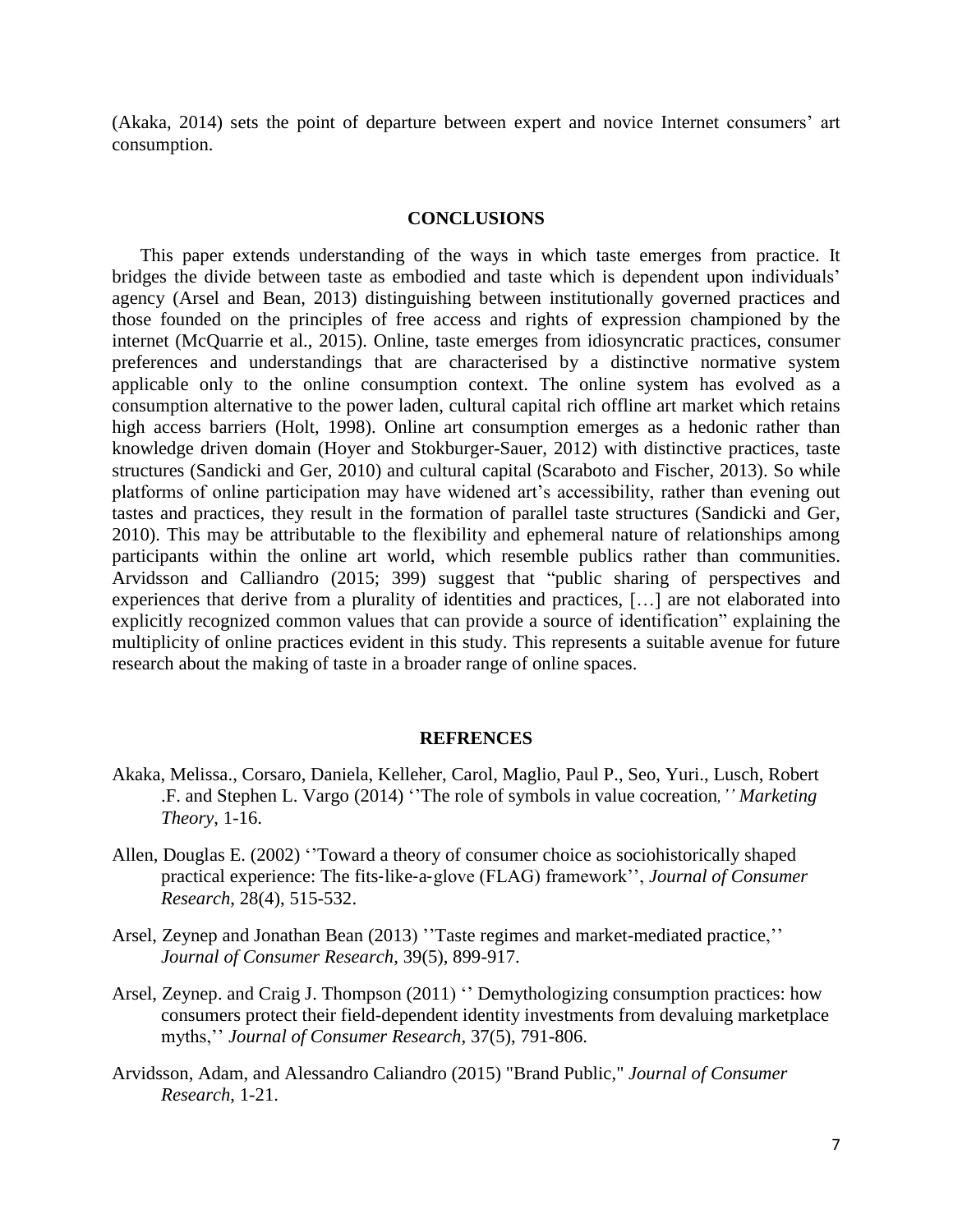- Belk, Russell (1998) Possessions and self. John Wiley & Sons, Ltd.
- Biesta, Gert (2010) "'This is My Truth, Tell Me Yours'. Deconstructive pragmatism as a philosophy for education," *Educational Philosophy and Theory*, 42 (7), 710-727.
- Baudrillard, Jean (1996) *The System of Objects*. London and New York: Verso.
- Bourdieu, Pierre, (1984) *Distinction: A social critique of the judgement of taste*. Harvard University Press.
- Clarkson, Joshua J., Chris Janiszewski, and Melissa D. Cinelli. (2013) "The desire for consumption knowledge," *Journal of Consumer Research,* 39 (6), 1313-1329.
- Coskuner-Balli, Gokcen. and Craig J. Thompson (2013) ''The status costs of subordinate cultural capital: At-home fathers' collective pursuit of cultural legitimacy through capitalizing consumption practices,'' *Journal of Consumer Research*, 40(1), 19-41.
- Denzin, Norman K., and Yvonna S. Lincoln (2008) *Collecting and interpreting qualitative materials*. Vol. 3. Sage.
- DiMaggio, Paul (1987) "Classification in art," *American sociological review*, 1 (8), 440-455.
- Dolbec, Pierre-Yann and Eileen Fischer (2015) ''Refashioning a field? Connected consumers and institutional dynamics in markets'' *Journal of Consumer Research*, 41(6), 1447-1468.
- Drummond, Kent (2006) "The migration of art from museum to market: Consuming Caravaggio," *Marketing Theory*, *6*(1), 85-105.
- Firat, Fuat A. and Alladi Venkatesh (1995) "Liberatory postmodernism and the reenchantment of consumption," *Journal of consumer research*, 1(12), 239-267.
- Goulding, Christina, Shankar, Avi and Robin Canniford (2013) "Learning to be tribal: facilitating the formation of consumer tribes," *European Journal of Marketing*, 47(5/6), 813-832.
- Joy, Annamma and John F. Sherry (2003a) "Disentangling the paradoxical alliances between art market and art world," *Consumption, Markets and Culture*, 6(3), 155-181.
- Joy, Annamma, and John F. Sherry (2003b) "Speaking of art as embodied imagination: A multisensory approach to understanding aesthetic experience," *Journal of consumer research*, 30(2), 259-282.
- Hennion, Antoine (2007) "Those things that hold us together: taste and sociology," *Cultural sociology*, 1(1), 97-114.
- Holbrook, Morris B. (2005) "The role of ordinary evaluations in the market for popular culture: Do consumers have "good taste"?," *Marketing Letters*, 16(2), 75-86.
- Holt, Douglas B. (1998) "Does cultural capital structure American consumption?," *Journal of consumer research*, 25(1), 1-25.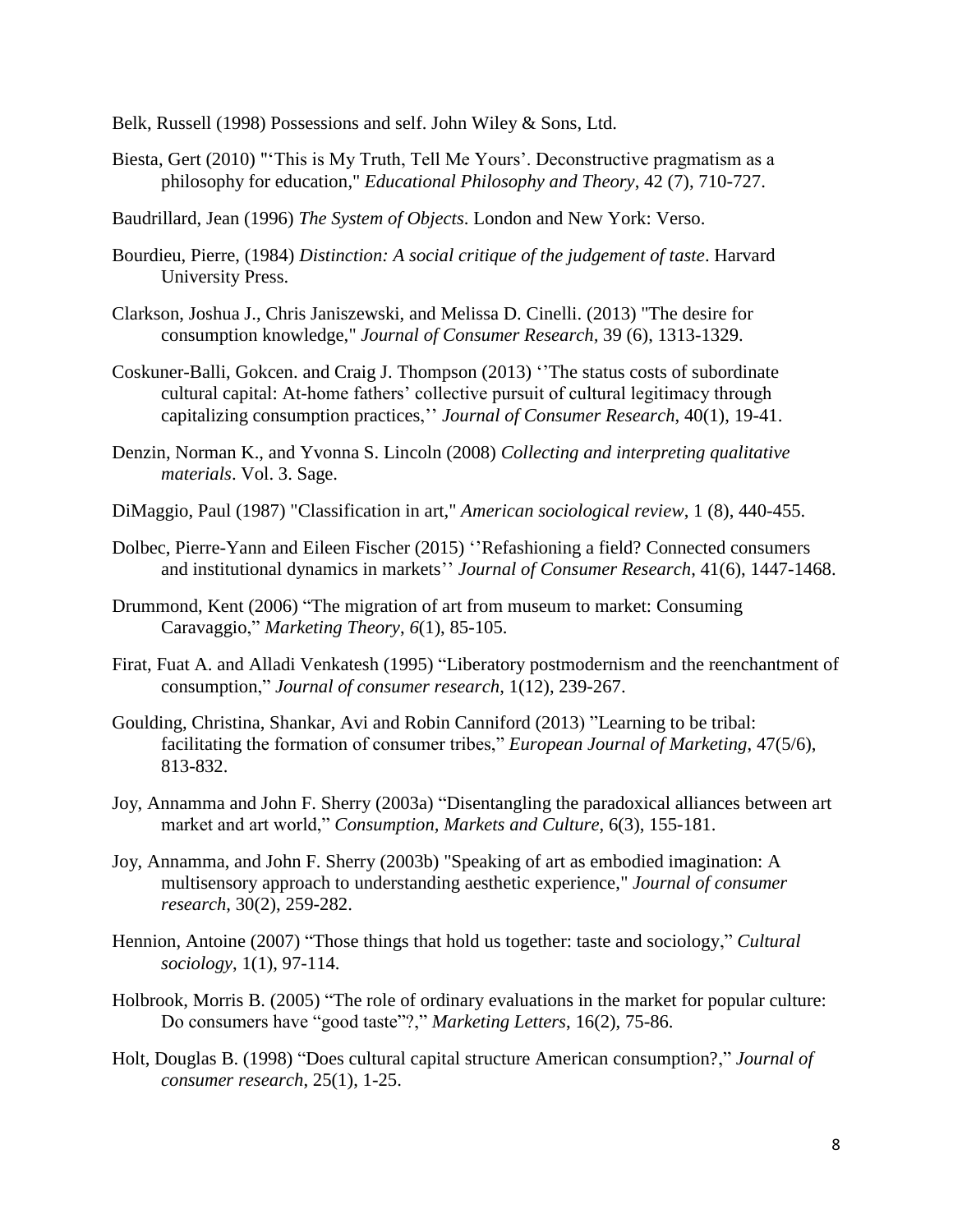- Hoyer, Wayne D. and Nicola Stokburger-Sauer (2012) "The role of aesthetic taste in consumer behaviour," *Journal of the Academy of Marketing Science*, 40(1), 167-180.
- Maxwell, Joseph A. (2012) *Qualitative research design: An interactive approach: An interactive approach*. Sage.
- McCracken, Grant (1998) *The long interview*. Vol. 13. Sage.
- McQuarrie, Edward F., Miller, Jessica and Barbara J. Phillips (2013) "The megaphone effect: Taste and audience in fashion blogging," *Journal of Consumer Research*, 40(1), 136-158.
- Moisander, Johanna and Anu Valtonen (2006) *Qualitative Marketing Research: a Cultural Approach*, London: Sage.
- Richins, Marsha L. (1994) "Valuing things: The public and private meanings of possessions," *Journal of consumer research*, 1(12), 504-521.
- Rindfleisch, Aric, James E. Burroughs, and Nancy Wong (2009) "The safety of objects: Materialism, existential insecurity, and brand connection," *Journal of Consumer Research,* 36(1), 1-16.
- Saatcioglu, Bige, and Julie L. Ozanne (2013) "Moral habitus and status negotiation in a marginalized working-class neighbourhood," *Journal of Consumer Research*, 40 (4), 692- 710.
- Sandikci, Özlem, and Güliz Ger (2010) "Veiling in style: how does a stigmatized practice become fashionable?," *Journal of Consumer Research*, 37 (1), 15-36.
- Scaraboto, Daiane, and Eileen Fischer (2013) "Frustrated fatshionistas: An institutional theory perspective on consumer quests for greater choice in mainstream markets," *Journal of Consumer Research*, 39 (6), 1234-1257.
- Schau, Hope J., Muñiz Jr, Albert M. and Eric J. Arnould (2009) "How brand community practices create value,"*Journal of marketing*, 73(5), 30-51.
- Schouten, John W. (1991) "Selves in transition: Symbolic consumption in personal rites of passage and identity reconstruction," *Journal of consumer research,* 1 (3), 412-425.
- Schouten, John W., and James H. McAlexander (1995) "Subcultures of consumption: An ethnography of the new bikers," *Journal of consumer research*, 1 (6), 43-61.
- Spiggle, Susan (1994) "Analysis and interpretation of qualitative data in consumer research,*" Journal of consumer research*, 1(12), 491-503.
- Tonkinwise, Cameron (2011) "A taste for practices: Unrepressing style in design thinking," *Design Studies*, 32(6), 533-545.
- Üstüner, Touba and Douglas B. Holt (2010) "Toward a theory of status consumption in less industrialized countries, " *Journal of consumer research*, 37(1), 37-56.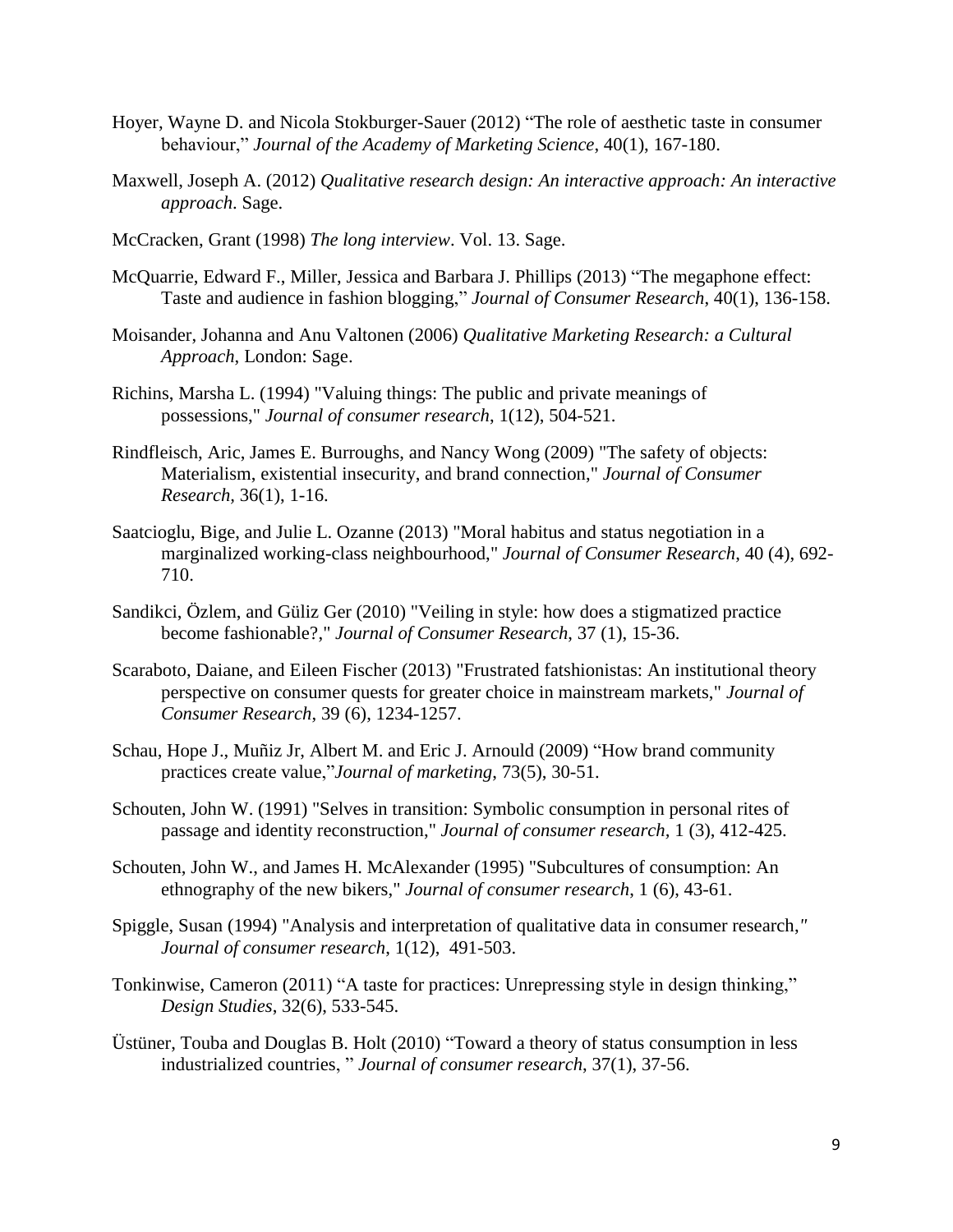- Vargo, Stephen L., and Robert F. Lusch (2011) "It's all B2B… and beyond: Toward a systems perspective of the market," *Industrial Marketing Management*, 40(2), 181-187.
- Warde, Allan (2014) "After taste: Culture, consumption and theories of practice," *Journal of Consumer Culture*, 25 (8), 1-25.
- Wenger, Etienne (1999) *Communities of practice: Learning, meaning*, and identity. Cambridge university press.
- Yin, Robert.K. (2014) *Casestudy Research: Design and Methods* London: Sage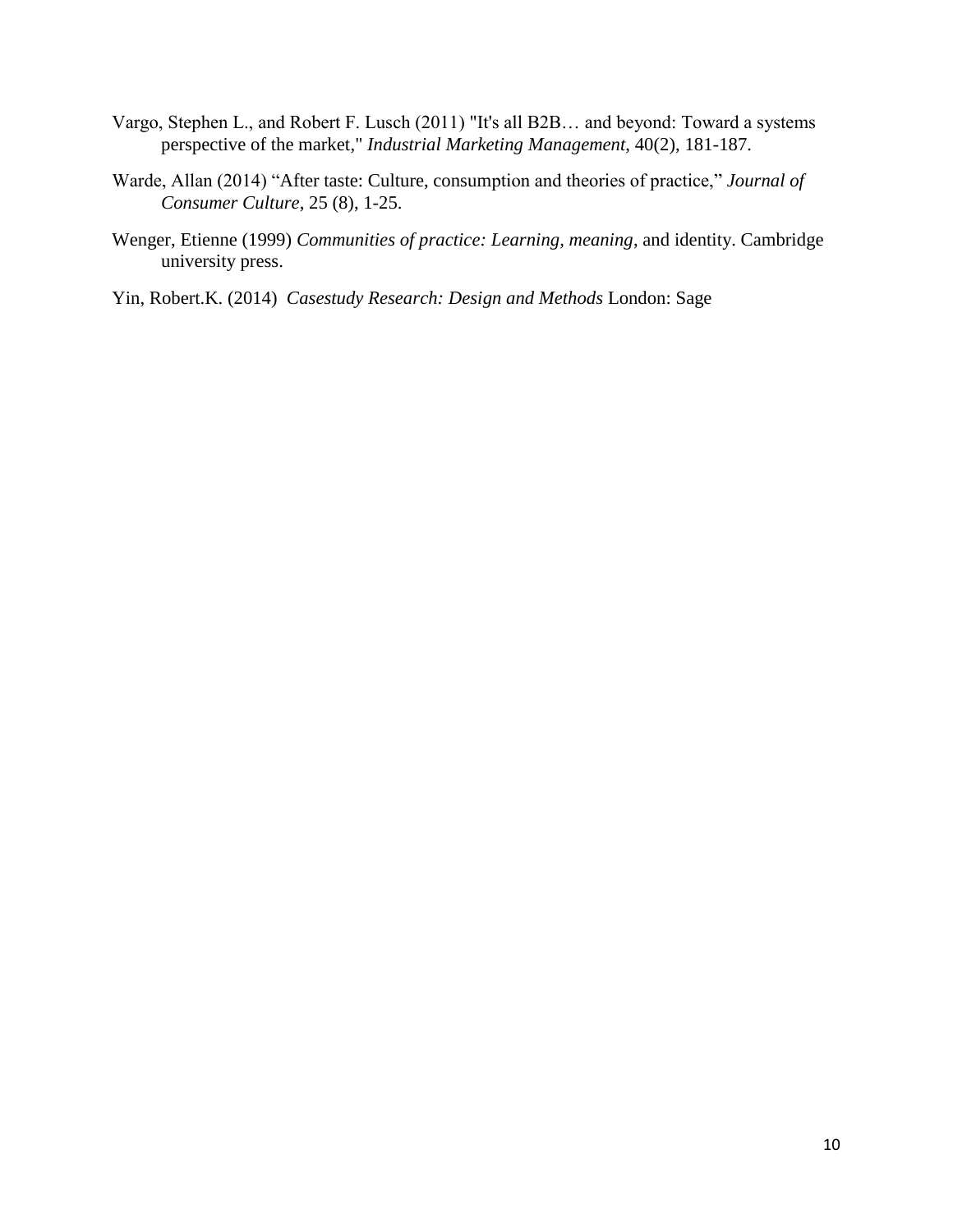| <b>Table 1: Findings</b> |  |  |
|--------------------------|--|--|
|                          |  |  |

| Themes                                 | Description                                                                                                                                                                                                                                                                                                                                                                                               | Participant Data                                                                                                                                                                                                                                                                                                                                                                         |  |
|----------------------------------------|-----------------------------------------------------------------------------------------------------------------------------------------------------------------------------------------------------------------------------------------------------------------------------------------------------------------------------------------------------------------------------------------------------------|------------------------------------------------------------------------------------------------------------------------------------------------------------------------------------------------------------------------------------------------------------------------------------------------------------------------------------------------------------------------------------------|--|
| Cultural Capital as Requisite for      | Fine art is epitomised as                                                                                                                                                                                                                                                                                                                                                                                 | Galleries make me feel                                                                                                                                                                                                                                                                                                                                                                   |  |
| Access                                 | consumption heavily marked by<br>cultural capital class based<br>distinction and thus a high level<br>of embodied cultural capital is<br>necessary in order to be granted<br>access to the traditional art<br>practice system. As novice<br>consumers seek out for<br>alternatives less bound by the<br>taste dictates of the market, this<br>capital requisite is not anymore<br>necessary in the online | uncomfortable. I once walked<br>into a gallery, and I could<br>immediately see the evaluation of<br>me, almost bombastic language<br>came out from the lady, floury<br>languageI felt myself playing<br>into the role and I came out<br>feeling really dirty. It wasn't a<br>nice experience for me at all.<br>(C3)                                                                      |  |
| Knowledge as Quintessence of           | consumption space.<br>Contrarily to experts, knowledge                                                                                                                                                                                                                                                                                                                                                    | The more experienced is the art                                                                                                                                                                                                                                                                                                                                                          |  |
| Good Taste                             | is not a dominant component of<br>the experience in novice<br>consumers as their consumption<br>preferences and product choices<br>are guided by autotelic pleasure<br>rather than symbolic meaning.                                                                                                                                                                                                      | buyer he has a better idea about<br>what is good quality, whereas a<br>less experienced person is just<br>interested in an image for the<br>house and they will go for the<br>safer optionI would say they<br>look for different things. (G6)                                                                                                                                            |  |
| <b>Parallel Taste Regime</b>           | Parallel taste structures emerge<br>as novice consumers amend<br>institutional practices in view of<br>a regime of aesthetic standards<br>liberated from market<br>institutions.                                                                                                                                                                                                                          | You don't have to be<br>knowledgeable about art. Either<br>you like it or you don't like it.<br>The technique of what they do<br>and how they do it, I don't have<br>knowledge about that. It looks<br>simple but people tell me it is not<br>simple. (C6)                                                                                                                               |  |
| Online Space as Negotiator of<br>Taste | The engagement of consumers in<br>online art spheres enables them<br>to be assimilated in novice art<br>consumption practices however<br>the cultural capital acquired<br>through these interactions stays<br>specific to the field of online<br>mediated art consumption<br>without a clear evolution of the<br>underpinning practices.                                                                  | There is so much online people<br>can find that at the end they build<br>a market for it that feeds itself.<br>But I don't know if this market<br>ever becomes educatedI think<br>that all the social media does<br>that There is so much art out<br>there online and a lot of people<br>do not understand quality even<br>though they are very confident<br>about their knowledge (C4). |  |